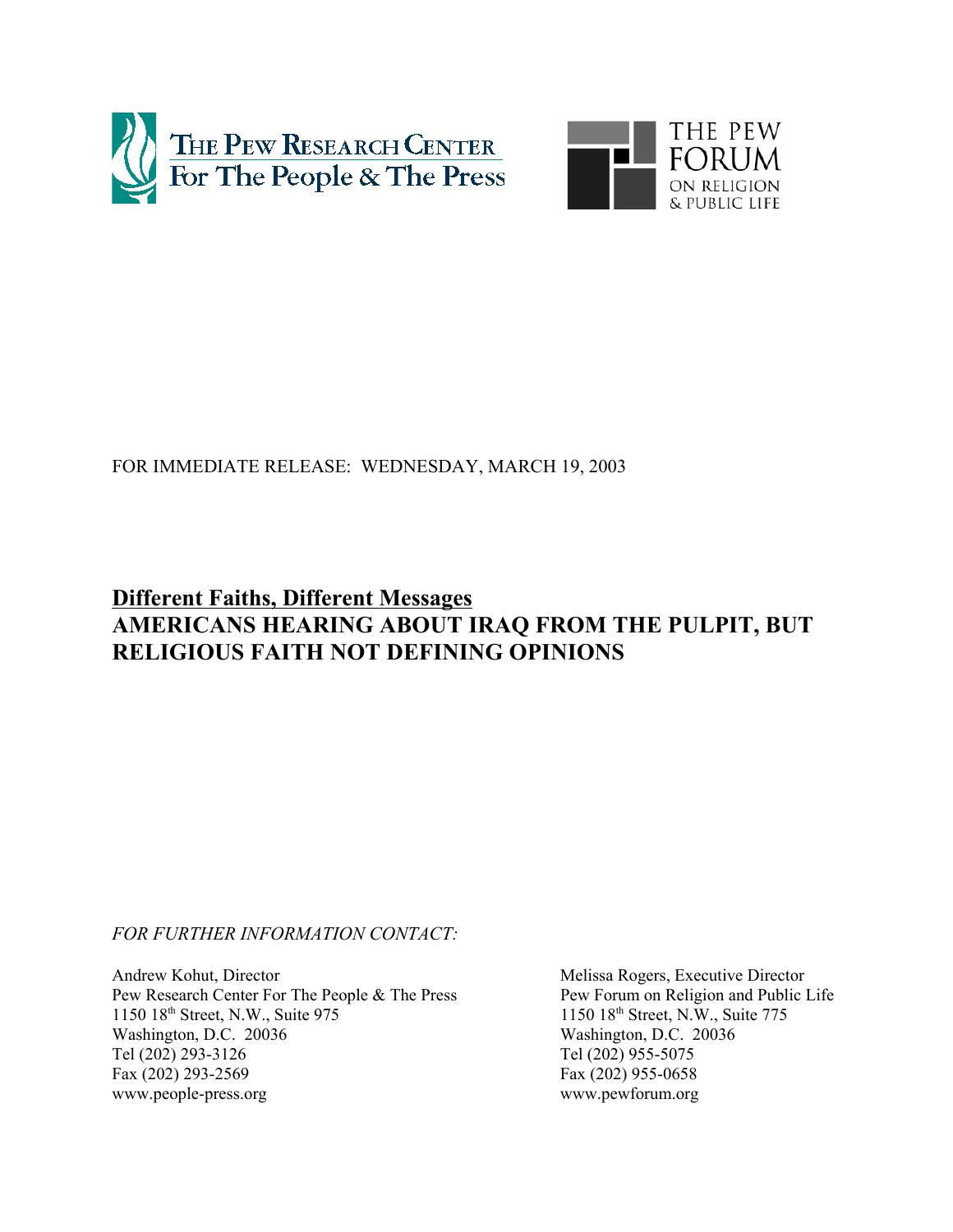## **Different Faiths, Different Messages AMERICANS HEARING ABOUT IRAQ FROM THE PULPIT, BUT RELIGIOUS FAITH NOT DEFINING OPINIONS**

Most American churchgoers are hearing about the issue of war with Iraq at their places of worship. But most say their ministers are not taking a position for or against the war, and relatively few people say their own views on the issue are being shaped by religious leaders or their own religious beliefs.

Nearly six-in-ten (57%) of those who regularly attend religious services say their clergy has spoken about the prospect of war with Iraq. But just a fifth (21%) say their priest or minister has taken a position on the issue. When churchgoers do hear a point of view, it mostly comports with the national stance of their religious faith: white Catholics and African-Americans are hearing anti-war messages, while white evangelical Protestants are getting a pro-war point of view.

 But on balance very few people say their religious beliefs are shaping their views on Iraq, unlike the relatively large percentage who report this about social and moral issues like gay marriage, abortion, or the death penalty.

Just one-in-ten Americans cite their religious beliefs as the strongest influence in their thinking about the war, with supporters and opponents of military action equally likely to cite this as a factor (9% of supporters, 10% of opponents). Even among those who regularly attend religious services, fewer than one-in-five (17%) say their religious beliefs are the biggest influence.

These are the principal findings of a nationwide survey of 1,032 Americans conducted March 13-16 by the Pew Research Center and the Pew Forum on Religion and Public Life. The survey shows that just a third of Americans say that the opinions of religious

| <b>Religion and War</b>                                                     |               |  |  |  |
|-----------------------------------------------------------------------------|---------------|--|--|--|
|                                                                             | National      |  |  |  |
| Clergy spoken                                                               |               |  |  |  |
| about war?**                                                                | $\frac{0}{0}$ |  |  |  |
| Yes                                                                         | 57            |  |  |  |
| No position                                                                 | 34            |  |  |  |
| In favor                                                                    | $\tau$        |  |  |  |
| Against                                                                     | 14            |  |  |  |
| Nο                                                                          | 41            |  |  |  |
| Don't know                                                                  | 2             |  |  |  |
|                                                                             | 100           |  |  |  |
| What influences                                                             |               |  |  |  |
| your thinking?                                                              |               |  |  |  |
| Media                                                                       | 41            |  |  |  |
| Personal experience                                                         | 16            |  |  |  |
| Education                                                                   | 11            |  |  |  |
| <b>Religious beliefs</b>                                                    | 10            |  |  |  |
| Friends and family                                                          | 7             |  |  |  |
| Other                                                                       | 11            |  |  |  |
| Don't know                                                                  | 4             |  |  |  |
|                                                                             | 100           |  |  |  |
| Religious leaders                                                           |               |  |  |  |
| have said                                                                   |               |  |  |  |
| Too much                                                                    | 15            |  |  |  |
| Too little                                                                  | 32            |  |  |  |
| Right amount                                                                | 34            |  |  |  |
| Don't know                                                                  | 19            |  |  |  |
|                                                                             | 100           |  |  |  |
| ** Based on those who attend<br>religious services at least once a<br>month |               |  |  |  |

*leaders* have had at least some influence on their thinking about possible military action in Iraq, and only 11% say those views have been highly influential. By comparison, a 53% majority say friends and family have had at least some influence in shaping their opinions on possible military action (14% great deal), and 43% say that about political commentators (7% great deal).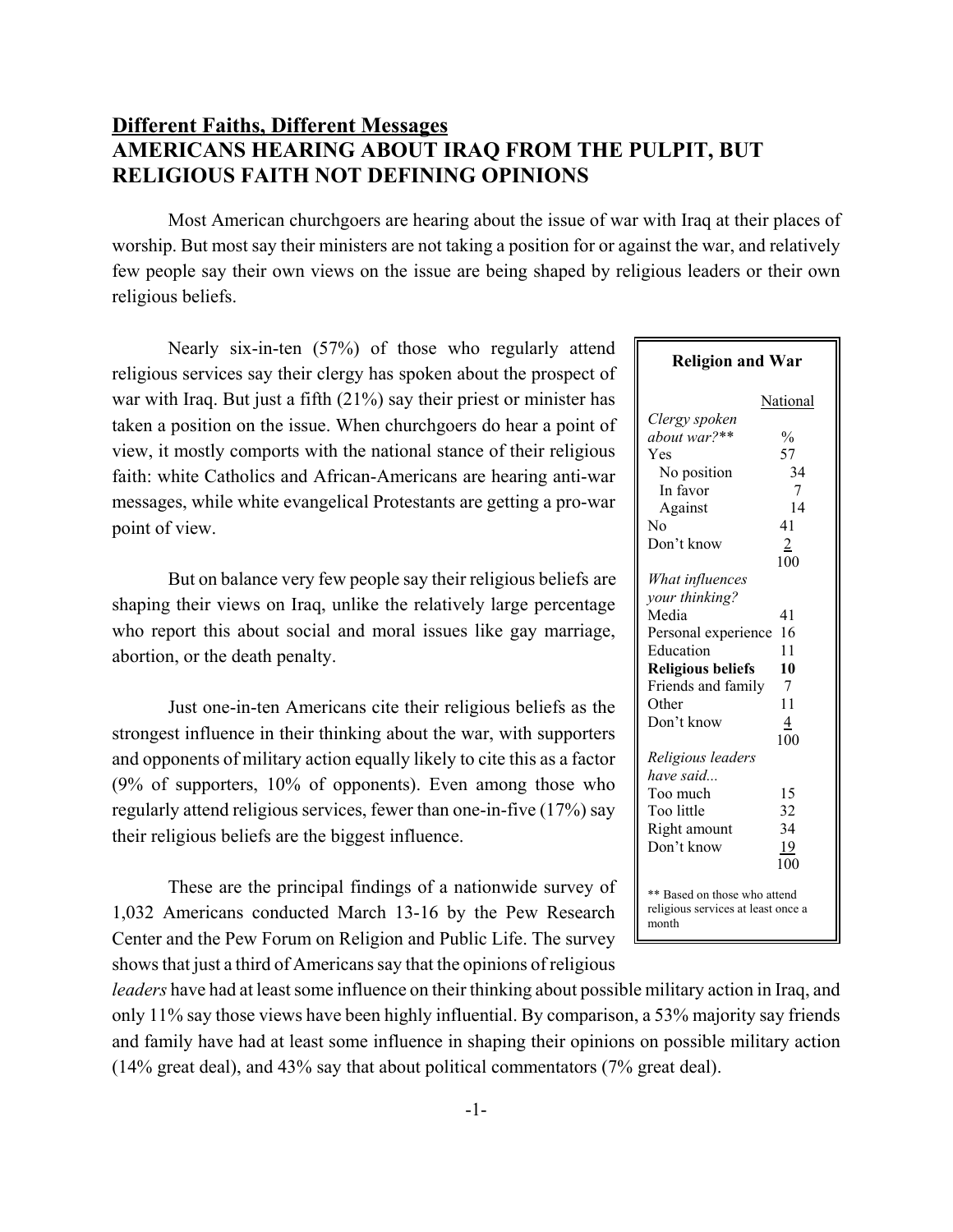| <b>War Opponents Want</b><br><b>Leaders to Speak Out</b> |               |                 |  |  |  |
|----------------------------------------------------------|---------------|-----------------|--|--|--|
| Religious                                                |               | Military action |  |  |  |
| leaders                                                  | Favor         | Oppose          |  |  |  |
| have said                                                | $\frac{0}{0}$ | $\frac{0}{0}$   |  |  |  |
| Too much                                                 | 16            | 14              |  |  |  |
| Too little                                               | 28            | 42              |  |  |  |
| About right                                              | 39            | 28              |  |  |  |
| Don't know                                               | 17            | 16              |  |  |  |
|                                                          | 100           | 100             |  |  |  |

While the influence of religious leaders on attitudes about Iraq may be limited, this does not mean that the public does not want to hear from them. Just 15% of Americans think religious leaders have been saying too much about war on Iraq, while twice as many (32%) think religious leaders have been speaking out too little on the issue. And the desire for religious leaders to speak out more on Iraq is greatest among war opponents. Fully 42% of those who oppose military action in Iraq say religious leaders have been speaking out too little on the issue – just 28% of those in favor of war feel the same.

## *What Churchgoers are Hearing*

While 57% of people who regularly attend worship services say they are hearing about the war from their clergy, only one-fifth are hearing a point of view: 14% are hearing anti-war messages; 7% say their clergy are supporting the war.

Where churchgoers do report clergy taking a position, the direction was consistent with that of national church leaders. Among white Catholics, 14% said their priest expressed opposition to war, and none said they have heard pro-war messages. Among white mainline Protestants, 7% heard anti-war messages and only 1% pro-war messages. African-Americans heard more anti-war than prowar messages, by a margin of 38% to 5%. But among white evangelicals, 15% say their clergy have expressed support for war, and only 3% have heard anti-war messages.

| Different Messages in Different Churches*                                                                                                                                                    |                                                                           |                                                                                                         |                                                                          |                                                                                   |  |
|----------------------------------------------------------------------------------------------------------------------------------------------------------------------------------------------|---------------------------------------------------------------------------|---------------------------------------------------------------------------------------------------------|--------------------------------------------------------------------------|-----------------------------------------------------------------------------------|--|
| <i>Have your</i> Evangelical Mainline<br>clergy spoken Protestant Protestant Catholic<br>about war?<br>Yes<br>In favor<br>Against<br>No position<br>Other/DK<br>N <sub>0</sub><br>Don't know | $\frac{0}{0}$<br>57<br>15<br>-3<br>37<br>2<br>41<br>$\overline{2}$<br>100 | -------------White --------------<br>$\frac{0}{0}$<br>52<br>1<br>7<br>43<br>1<br>48.<br>$\theta$<br>100 | $\frac{0}{0}$<br>60<br>0<br>14<br>44<br>2<br>37<br>$\overline{3}$<br>100 | Black<br>$\frac{0}{0}$<br>66<br>5<br>38<br>22<br>1<br>33<br>$\overline{1}$<br>100 |  |
| Number of cases<br>*Based on those who attend services at least once a month.                                                                                                                | (196)                                                                     | (91)                                                                                                    | (121)                                                                    | (78)                                                                              |  |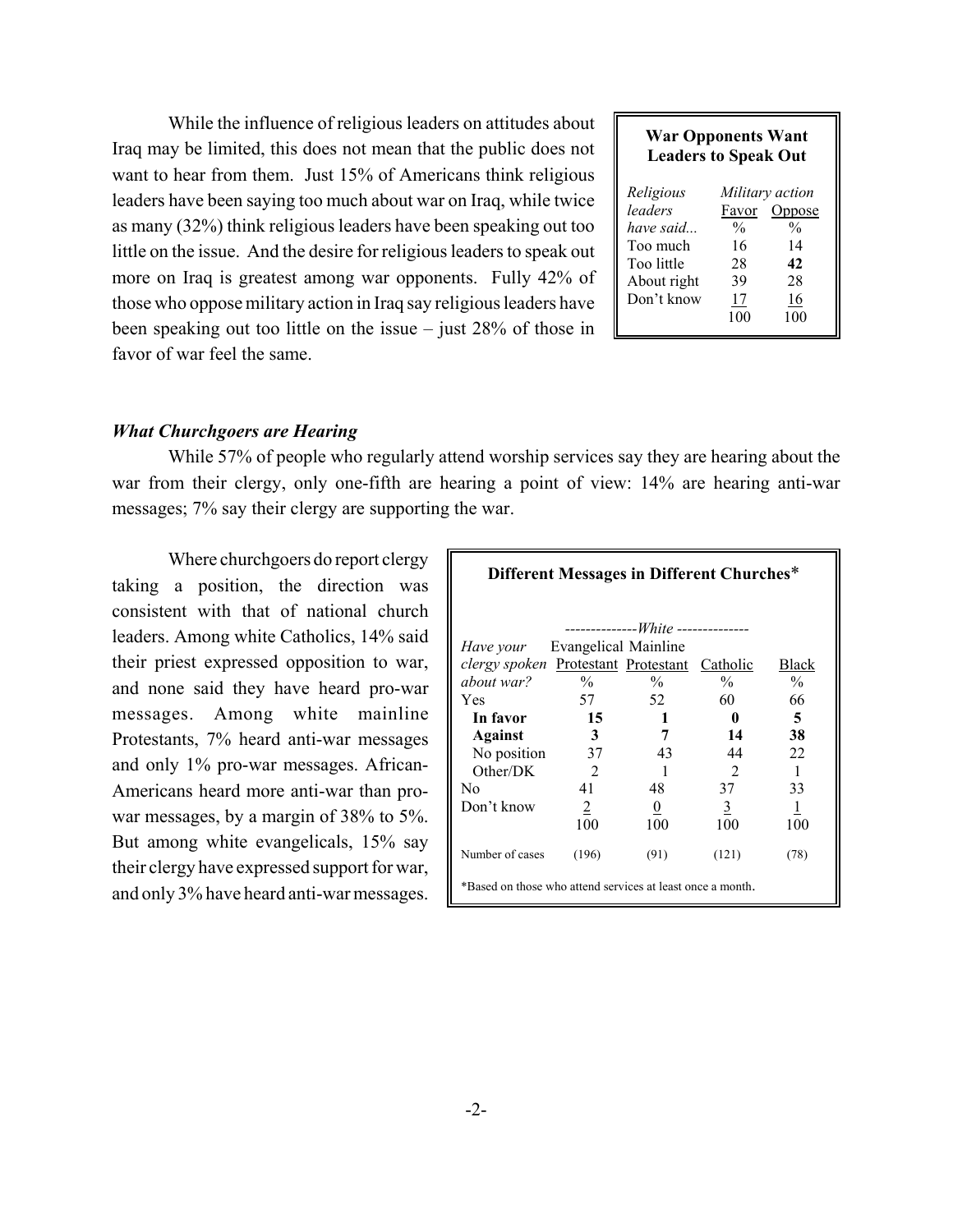## *Support for Military Action Crosses Religious Lines, but Seculars are Divided*

Solid majorities of white evangelicals, mainline Protestants, and Catholics favored the U.S. taking military action to end Saddam Hussein's rule. Support was strongest among evangelicals, 77% of whom supported war, compared with 62% of Catholics and mainline Protestants. But only 36% of African-American Protestants supported military action, and seculars – respondents who said they were atheists or had no religious affiliation – divided evenly on the question (44% in favor, 44% opposed).

For many people, support for war was contingent upon the U.S. assembling a coalition of major allies. Even among white evangelicals, less than a majority – 48% – favored the use of force if our major allies did not want to join us; this view was shared by 43% of white mainline Protestants, 37% of white Catholics, and 33% of secular respondents.

## *Religious Influence on Public Opinion*

Only 10% of respondents in the current poll say that their religious beliefs have been the most important influence on their attitudes about war with Iraq, which is comparable to findings from a 2001 poll on religion's impact on attitudes about the use of force to prevent genocide, and

a 1996 poll on the conflict in Bosnia. In all three surveys, a plurality say that things they have seen or read in the media are most important. Religion has typically been more important on social and moral issues such as abortion (where 28% in 1996 said religion was the most important influence), the death penalty (23% in 2001), and especially gay marriage (40% in 2001).

| <b>Media Matters More on Iraq</b> |               |               |               |                   |               |               |
|-----------------------------------|---------------|---------------|---------------|-------------------|---------------|---------------|
|                                   |               |               |               | Geno- Death Abor- |               | Gay           |
| <i>Biggest influence</i>          | Iraq          | Bosnia        | cide          | penalty           |               | tion marriage |
| on your thinking                  | $\frac{0}{0}$ | $\frac{0}{0}$ | $\frac{0}{0}$ | $\frac{0}{0}$     | $\frac{0}{0}$ | $\frac{0}{0}$ |
| Media                             | 41            | 35            | 34            | 25                |               | 9             |
| Personal experience               | 16            | 15            | 12            | 12                | 18            | 12            |
| Education                         | 11            | 18            | 18            | 14                | 22            | 12            |
| <b>Religious beliefs</b>          | 10            | 6             | 13            | 23                | 28            | 40            |
| Friends and family                |               |               | 4             | 5                 |               | 8             |
| Other                             | 11            | 16            | 12            | 17                | 16            | 15            |
| Don't know                        | 4             | 3             |               | 4                 | 2             | 4             |
|                                   | 100           | 100           | 100           | 100               | 100           | 100           |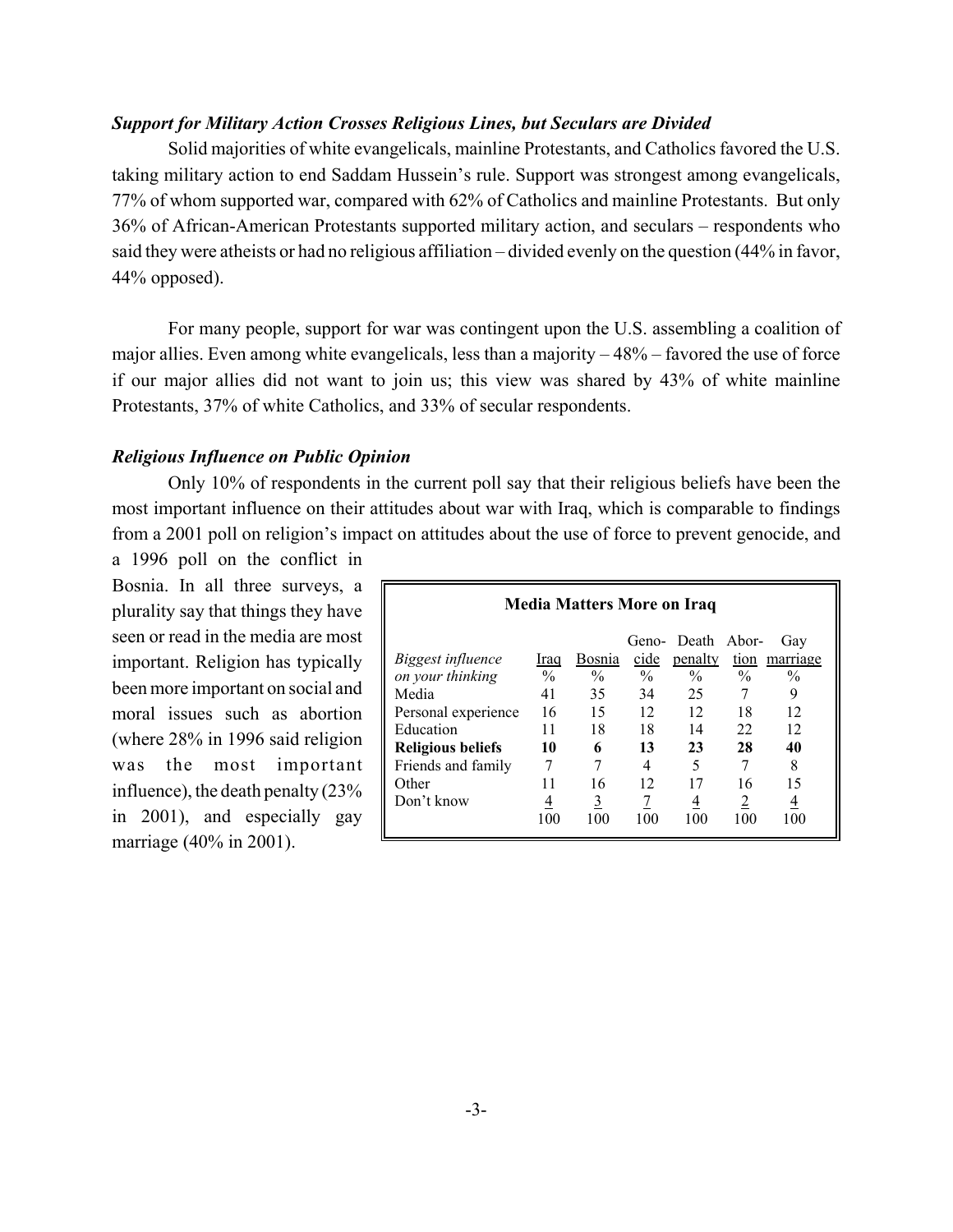### *Who's Affecting Views on War?*

About one-third of the public (33%) reported that religious leaders are having at least "some influence" on how they view the issue of military action in Iraq. This is considerably greater than the reported influence of Hollywood celebrities (2% reported a great deal of influence, 5% some

influence). But it is comparable to the level of influence of Democratic political leaders (7% great deal, 28% some), and below that of political commentators, Republic political leaders, and friends and family members. Among weekly churchgoers, fully half said that religious leaders were having at least some influence on their opinion about war.

| <b>Whose Views Count on Iraq?</b> |      |      |         |  |  |
|-----------------------------------|------|------|---------|--|--|
| Not much/<br>Great                |      |      |         |  |  |
| Deal                              | Some | None | DK/Ref  |  |  |
| Friends/family members<br>-14     | 39   | 45   | $2=100$ |  |  |
|                                   | 36   | 54   | $3=100$ |  |  |
| 11                                | 29   | 57   | $3=100$ |  |  |
|                                   | 28   | 62   | $3=100$ |  |  |
| 11                                | 22   | 64   | $3=100$ |  |  |
| 2                                 | 5    | 91   | $2=100$ |  |  |
|                                   |      |      |         |  |  |

Compared with other religious groups, more black Protestants and white evangelicals said religious leaders were influencing their thinking: 58% of black Protestants and 46% of evangelicals reported at least some influence, compared with 29% among Catholics and 18% among mainline **Protestants** 

## *Most Think War Is Morally Justified*

A solid majority of the public (77%) believes that, in general, war is sometimes morally justified, while just one-in-five say it is never morally justified. Opinion on this issue has changed only slightly since November 2001, when 83% felt war is sometimes morally justified and 12% said it is never warranted.

Religious differences have little effect on attitudes toward the morality of war. Fewer than one-in-five white evangelical Protestants (15%), non-Hispanic Catholics (16%), and mainline Protestants (18%) believe that war is never morally justified. A slightly larger minority of seculars (25%) holds the view that war is never morally warranted, but more than seven-in-ten seculars (73%) say war is sometimes morally justified.

Even those who oppose the use of military force in Iraq believe that war is sometimes morally justified. Six-in-ten of those who oppose taking military action to remove Saddam Hussein from power think war is sometimes morally warranted, while 36% of war opponents think it is never justified. (This survey was conducted March 13-16, prior to the president's March 17 speech on Iraq. Opinions on Iraq in the U.S. and Europe were released by the Pew Research Center's *Global Attitudes Project* on March 18, "America's Image Further Erodes, Europeans Want Weaker Ties.")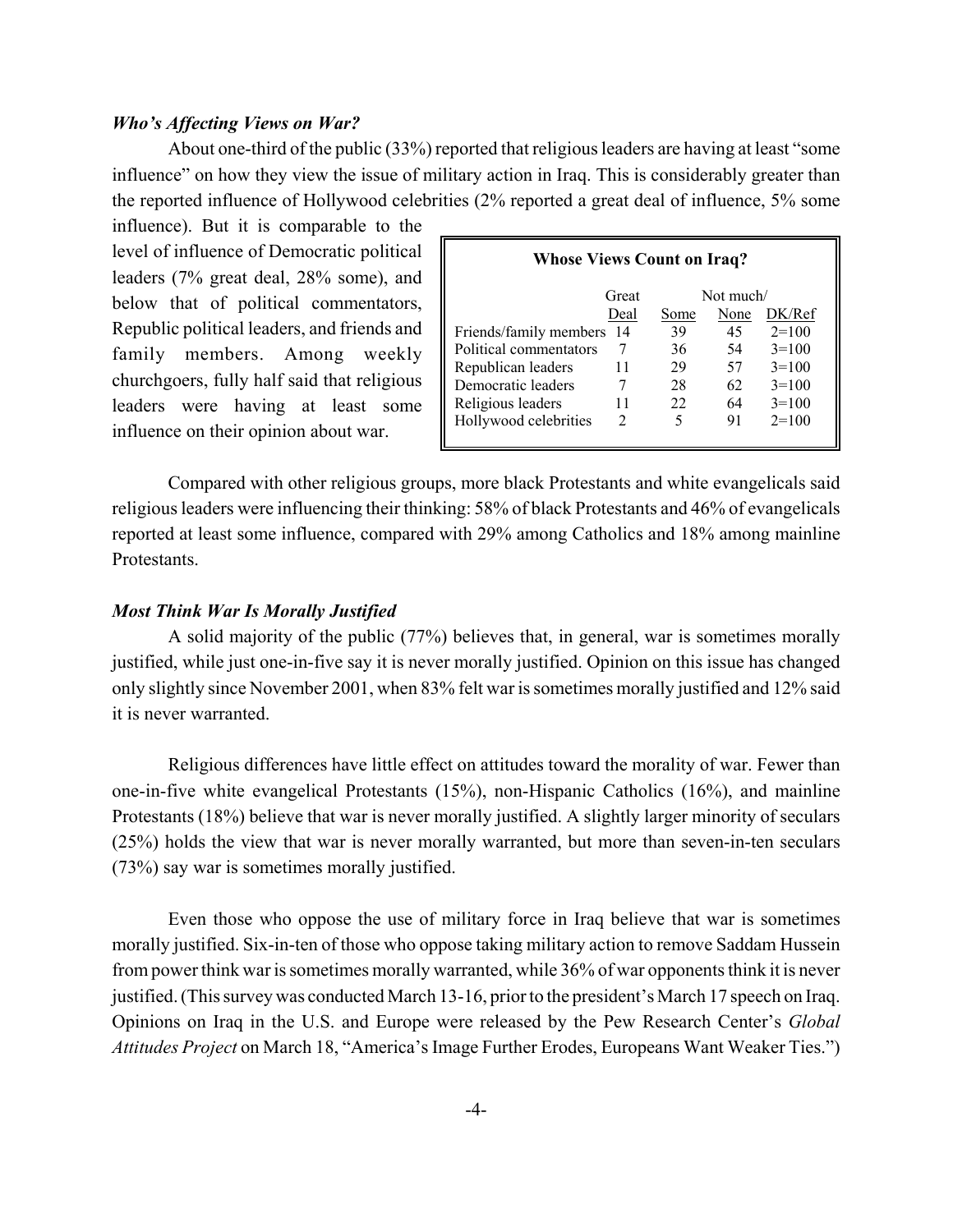### *Civilian Casualties a Bigger Concern*

Americans are more divided when asked about their general concerns about the way the United States conducts its wars. Nearly half (47%) say their bigger worry is that the U.S. does not go far enough to achieve military victory, while a third (32%) is more concerned that the U.S. does not go far enough to avoid civilian casualties. Opinion has narrowed somewhat since November 2001, when by 56%-25%, respondents said their greater concern was that the U.S. did not go far enough to achieve victory.

Among religious groups, Catholics (34%) and seculars (37%) are more likely to cite civilian casualties as a concern compared with white mainline Protestants (25%) and white evangelicals

(23%). But partisanship is more of a factor. Republicans by more than two-to-one (57%-23%) believe the bigger concern is that the U.S. does not go far enough to achieve victory, while Democrats are divided: 42% say the bigger worry is that the U.S. does not do enough to avoid casualties while about as many (40%) mention the concern that the U.S. does not go far enough to win militarily.

| <b>Balancing Victory with Civilian Costs</b> |               |               |                          |               |  |
|----------------------------------------------|---------------|---------------|--------------------------|---------------|--|
|                                              |               |               | $---$ <i>Party</i> ----- |               |  |
|                                              | Total         |               | Rep Dem                  | Ind           |  |
| Bigger concern                               | $\frac{0}{0}$ | $\frac{0}{0}$ | $\frac{0}{0}$            | $\frac{0}{0}$ |  |
| Not aggressive enough                        | 47            | 57            | 40                       | 51            |  |
| Civilian casualties                          | 32            | 23            | 42                       | 29            |  |
| Don't know                                   | 21            | 20            | 18                       | 20            |  |
|                                              | 100           | 100           | 100                      | 100           |  |

## *Iraq Again Leads News Interest Index*

Public attention to the debate over a possible war in Iraq remained steady over the past month, with 62% of Americans following that story very closely. Similarly, four-in-ten paid very close attention to reports on U.N. weapons inspectors in Iraq, virtually unchanged from February (43%).

The high price of gasoline continues to attract the very close attention from a majority of the public (52%). Reports about the condition of the economy also continues to garner the same level of interest compared to last month, with four-in-ten paying very close attention. Those with a household income of \$75,000 or more paid the most attention to economic news, while those earning less than \$20,000 paid the least attention. Yet, both income groups followed gas prices at similar levels.

A third of Americans (34%) continue to closely track North Korea's nuclear weapons program, roughly the same as last month (33%). A third of Americans also paid very close attention to the story of Elizabeth Smart, a Utah girl found alive nine months after being kidnaped from her home.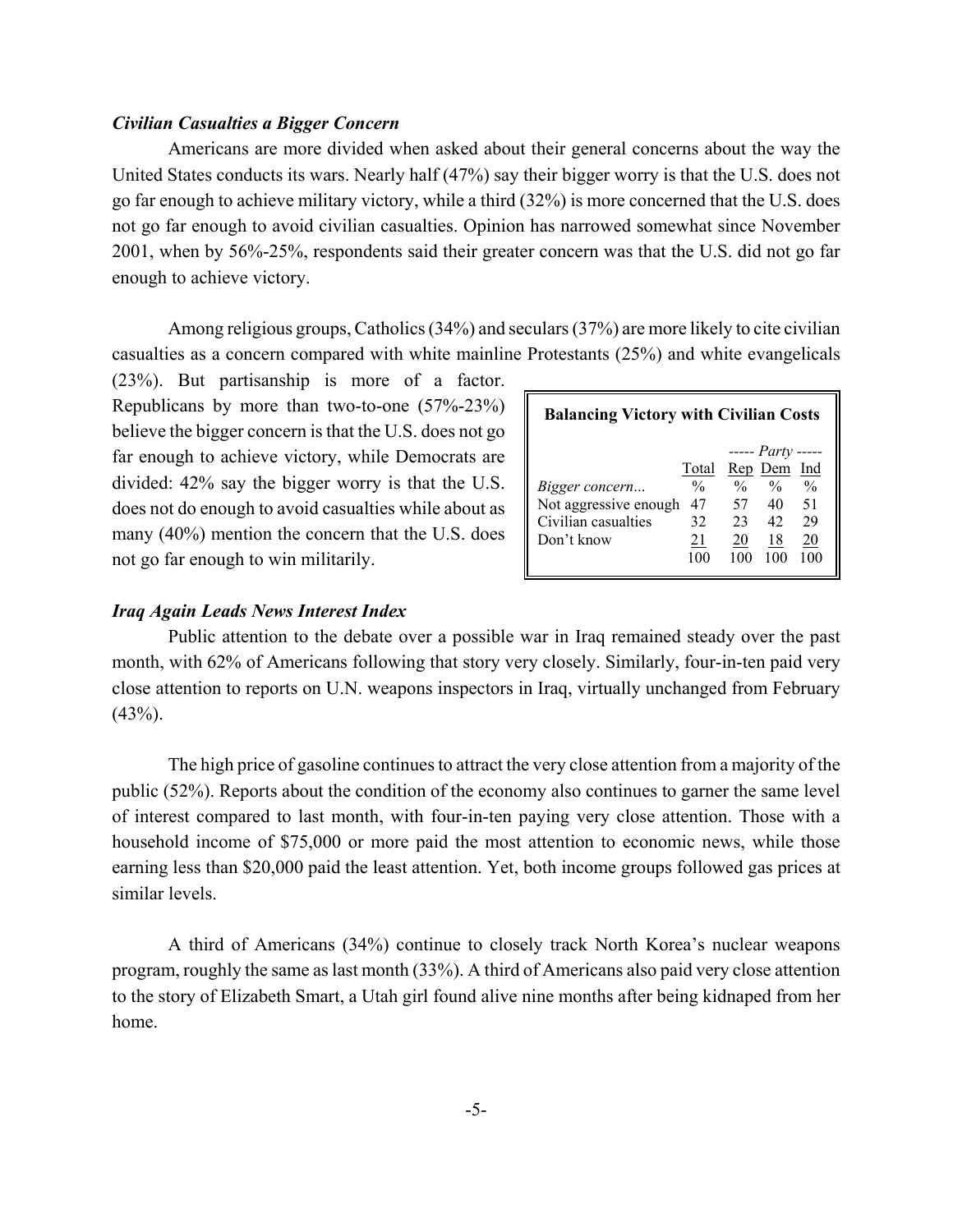Women paid much more attention than men to the girl's recovery (40% vs. 28%), but parents were no more likely to follow this story than non-parents. Interest in the Elizabeth Smart case did not match the broad public attention to a series of child abductions last summer. In September 2002, nearly half the public followed the child kidnaping stories very closely (49%).

Three-in-ten Americans (31%) paid very close attention to the recent capture of Khalid Sheik Mohammed, a major Al Qaeda leader in Pakistan. Deaths in Chicago and Rhode Island nightclubs resulting from fire and overcrowding were followed closely by a quarter of the public (24%). Interest in a 1990 fire at a Bronx club where 87 people died also garnered a similar level of interest  $(28%)$ .

## \*\*\*\*\*\*\*\*\*\*\*\*\*\*\*\*\*\*\*\*\*\*\*\*\*\*\*\*\*\*\*\*\*\*\*\*\*\*\*

#### **ABOUT THIS SURVEY**

Results for the *March News Interest Index* survey are based on telephone interviews conducted under the direction of Princeton Survey Research Associates among a nationwide sample of 1,032 adults, 18 years of age or older, during the period March 13-16, 2003. Based on the total sample, one can say with 95% confidence that the error attributable to sampling and other random effects is plus or minus 3.5 percentage points. For results based on Form 1  $(N=515)$  the sampling error is plus or minus 5 percentage points; for Form 2 ( $N=517$ ) the sampling error is plus or minus 5 percentage points.

In addition to sampling error, one should bear in mind that question wording and practical difficulties in conducting surveys can introduce error or bias into the findings of opinion polls.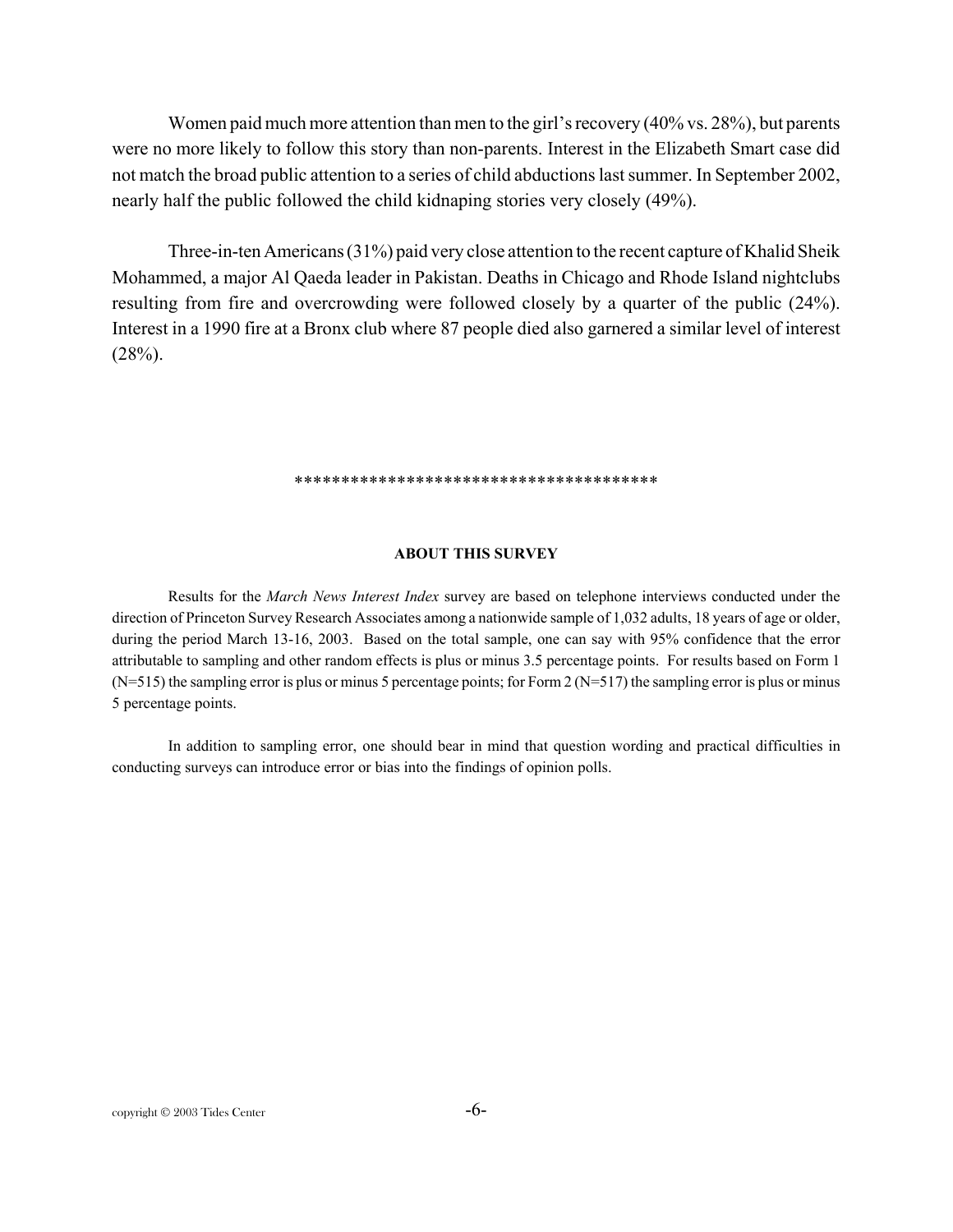## **PERCENT FOLLOWING EACH NEWS STORY "VERY CLOSELY"**

|                                                                                                                                    | Debate over    | High          | U.N.          | Condition     | Utah          | N. Korea's    | Al Qaeda      |               |        |
|------------------------------------------------------------------------------------------------------------------------------------|----------------|---------------|---------------|---------------|---------------|---------------|---------------|---------------|--------|
|                                                                                                                                    | Possible U.S.  | Price         | Weapons       | of U.S.       | Girl's        | Nuclear       | Leader        | Nightclub     |        |
|                                                                                                                                    | Action in Iraq | of Gas        | Inspectors    | Economy       | Return        | Program       | Captured      | Deaths        | (N)    |
|                                                                                                                                    | $\frac{0}{0}$  | $\frac{0}{0}$ | $\frac{0}{0}$ | $\frac{0}{0}$ | $\frac{0}{0}$ | $\frac{0}{0}$ | $\frac{0}{0}$ | $\frac{0}{0}$ |        |
| <b>Total</b>                                                                                                                       | 62             | 52            | 40            | 40            | 34            | 34            | 31            | 24            | (1032) |
| <b>Sex</b>                                                                                                                         |                |               |               |               |               |               |               |               |        |
| Male                                                                                                                               | 68             | 53            | 45            | 44            | 28            | 41            | 38            | $20\,$        | (508)  |
| Female                                                                                                                             | 57             | 52            | 36            | 36            | 40            | 27            | 24            | 28            | (524)  |
| Race                                                                                                                               |                |               |               |               |               |               |               |               |        |
| White                                                                                                                              | 63             | 51            | 40            | 40            | 35            | 33            | 31            | 23            | (864)  |
| Non-white                                                                                                                          | 56             | 61            | 41            | 39            | 35            | 37            | 31            | 27            | (156)  |
| <b>Black</b>                                                                                                                       | 60             | 72            | 39            | 48            | 42            | 39            | 33            | 33            | (104)  |
| Age                                                                                                                                |                |               |               |               |               |               |               |               |        |
| Under 30                                                                                                                           | 57             | 43            | 33            | 26            | 26            | 26            | 26            | 18            | (160)  |
| 30-49                                                                                                                              | 60             | 56            | 42            | 38            | 35            | 32            | $28\,$        | 24            | (445)  |
| 50-64                                                                                                                              | 67             | 49            | 45            | 52            | 36            | 41            | $40\,$        | 29            | (244)  |
| $65+$                                                                                                                              | 67             | 57            | 41            | 45            | 41            | 38            | 33            | 25            | (173)  |
| <b>Education</b>                                                                                                                   |                |               |               |               |               |               |               |               |        |
| College Grad.                                                                                                                      | 74             | 42            | 44            | 47            | 29            | 40            | 34            | 24            | (378)  |
| Some College                                                                                                                       | 67             | 53            | 42            | 38            | 31            | 35            | 27            | 24            | (253)  |
| H.S. Grad                                                                                                                          | 56             | 50            | 39            | 37            | 40            | 29            | 29            | 28            | (320)  |
| <h.s. grad.<="" td=""><td>48</td><td>78</td><td>34</td><td>37</td><td>37</td><td>34</td><td>36</td><td>17</td><td>(76)</td></h.s.> | 48             | 78            | 34            | 37            | 37            | 34            | 36            | 17            | (76)   |
| <b>Region</b>                                                                                                                      |                |               |               |               |               |               |               |               |        |
| East                                                                                                                               | 65             | 50            | 42            | 47            | 34            | 37            | 35            | 31            | (214)  |
| Midwest                                                                                                                            | 62             | 53            | 40            | 39            | 34            | 33            | 24            | 23            | (246)  |
| South                                                                                                                              | 60             | 56            | 40            | 39            | 36            | 33            | 37            | 22            | (385)  |
| West                                                                                                                               | 63             | 48            | 39            | 36            | 33            | 33            | 23            | 22            | (187)  |
| <b>Party ID</b>                                                                                                                    |                |               |               |               |               |               |               |               |        |
| Republican                                                                                                                         | 66             | 49            | 48            | 38            | 34            | 36            | 40            | 22            | (317)  |
| Democrat                                                                                                                           | 62             | 58            | 38            | 45            | 38            | 33            | 30            | 25            | (315)  |
| Independent                                                                                                                        | 60             | 50            | 38            | 39            | 32            | 34            | 27            | 27            | (327)  |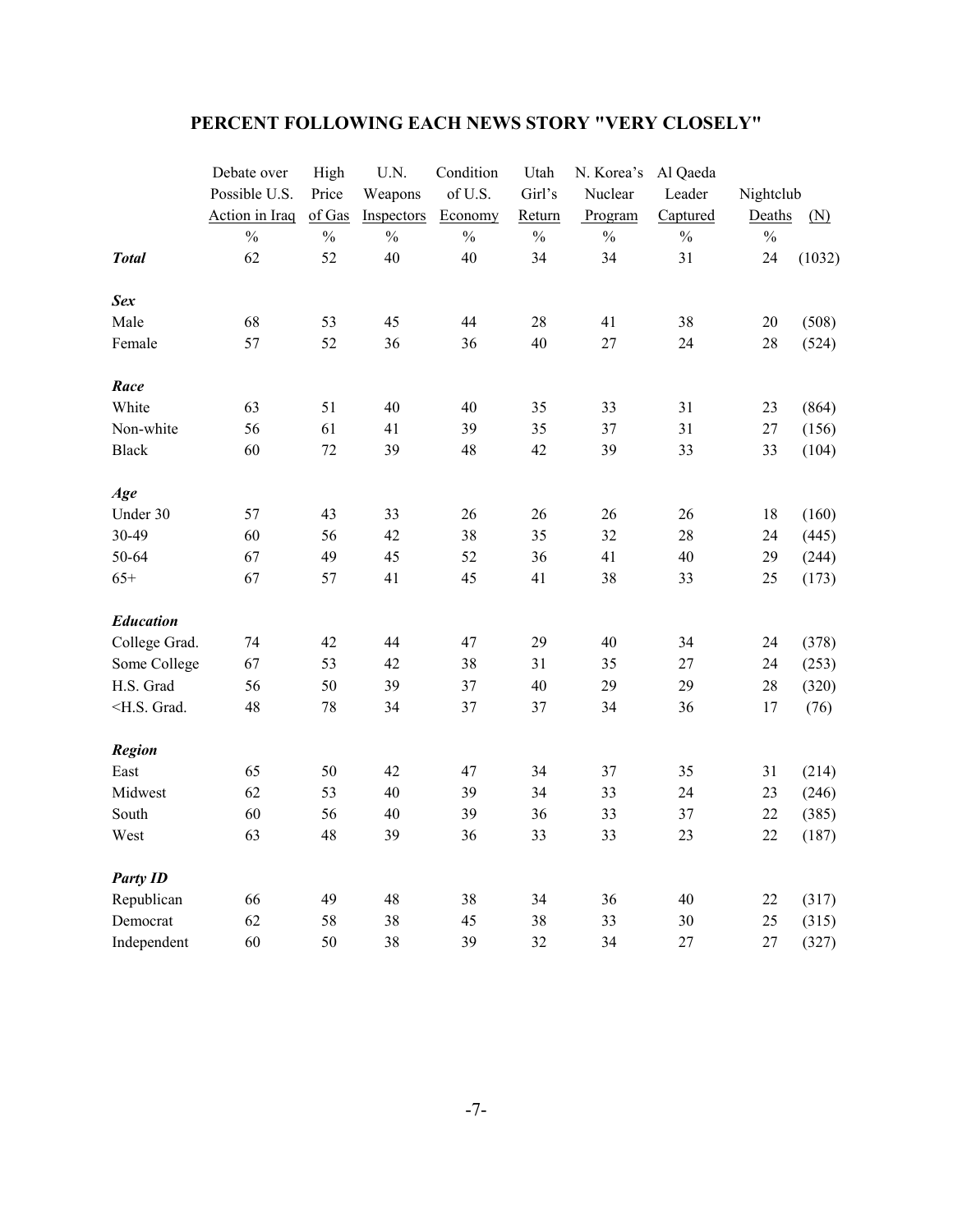### **PEW RESEARCH CENTER FOR THE PEOPLE & THE PRESS MARCH 2003 NEWS INTEREST INDEX FINAL TOPLINE March 13-16, 2003 N=1,032**

Q.1 Do you approve or disapprove of the way George W. Bush is handling his job as president? **[IF DK ENTER AS DK. IF DEPENDS PROBE ONCE WITH:** Overall do you approve or disapprove of the way George W. Bush is handling his job as president? **IF STILL DEPENDS ENTER AS DK]**

|                       | <u>Approve</u> | Disapprove     | Don't know |
|-----------------------|----------------|----------------|------------|
| March, 2003           | 55             | 34             | $11=100$   |
| February, 2003        | 54             | 36             | $10=100$   |
| January, 2003         | 58             | 32             | $10=100$   |
| December, 2002        | 61             | 28             | $11=100$   |
| Late October, 2002    | 59             | 29             | $12=100$   |
| Early October, 2002   | 61             | 30             | $9=100$    |
| Mid-September, 2002   | 67             | 22             | $11 = 100$ |
| Early September, 2002 | 63             | 26             | $11=100$   |
| Late August, 2002     | 60             | 27             | $13 = 100$ |
| August, 2002          | 67             | 21             | $12=100$   |
| Late July, 2002       | 65             | 25             | $10=100$   |
| July, 2002            | 67             | 21             | $12=100$   |
| June, 2002            | 70             | 20             | $10=100$   |
| April, 2002           | 69             | 18             | $13=100$   |
| Early April, 2002     | 74             | 16             | $10=100$   |
| February, 2002        | 78             | 13             | $9=100$    |
| January, 2002         | 80             | 11             | $9=100$    |
| Mid-November, 2001    | 84             | 9              | $7=100$    |
| Early October, 2001   | 84             | 8              | $8=100$    |
| Late September, 2001  | 86             | $\overline{7}$ | $7=100$    |
| Mid-September, 2001   | 80             | 9              | $11=100$   |
| Early September, 2001 | 51             | 34             | $15=100$   |
| August, 2001          | 50             | 32             | $18=100$   |
| July, 2001            | 51             | 32             | $17=100$   |
| June, 2001            | 50             | 33             | $17=100$   |
| May, 2001             | 53             | 32             | $15=100$   |
| April, 2001           | 56             | 27             | $17 = 100$ |
| March, 2001           | 55             | 25             | $20=100$   |
| February, 2001        | 53             | 21             | $26=100$   |

Q.2 Now I will read a list of some stories covered by news organizations this past month. As I read each item, tell me if you happened to follow this news story very closely, fairly closely, not too closely, or not at all closely? **[INSERT ITEM; ROTATE; OBSERVE FORM SPLITS]**

|    |                                | Verv | Closely Closely Closely |    | Fairly Not too Not at all | Closely DK/Ref |
|----|--------------------------------|------|-------------------------|----|---------------------------|----------------|
| a. | Reports about the condition of |      |                         |    |                           |                |
|    | the U.S. economy               | 40   | 35                      | 16 |                           | $1 = 100$      |
|    | February, 2003                 | 42   | 33                      | 15 | 10                        | $* = 100$      |
|    | January, 2003                  | 40   | 35                      | 13 | 11                        | $1 = 100$      |
|    | December, 2002                 | 38   | 34                      |    | 10                        | $1 = 100$      |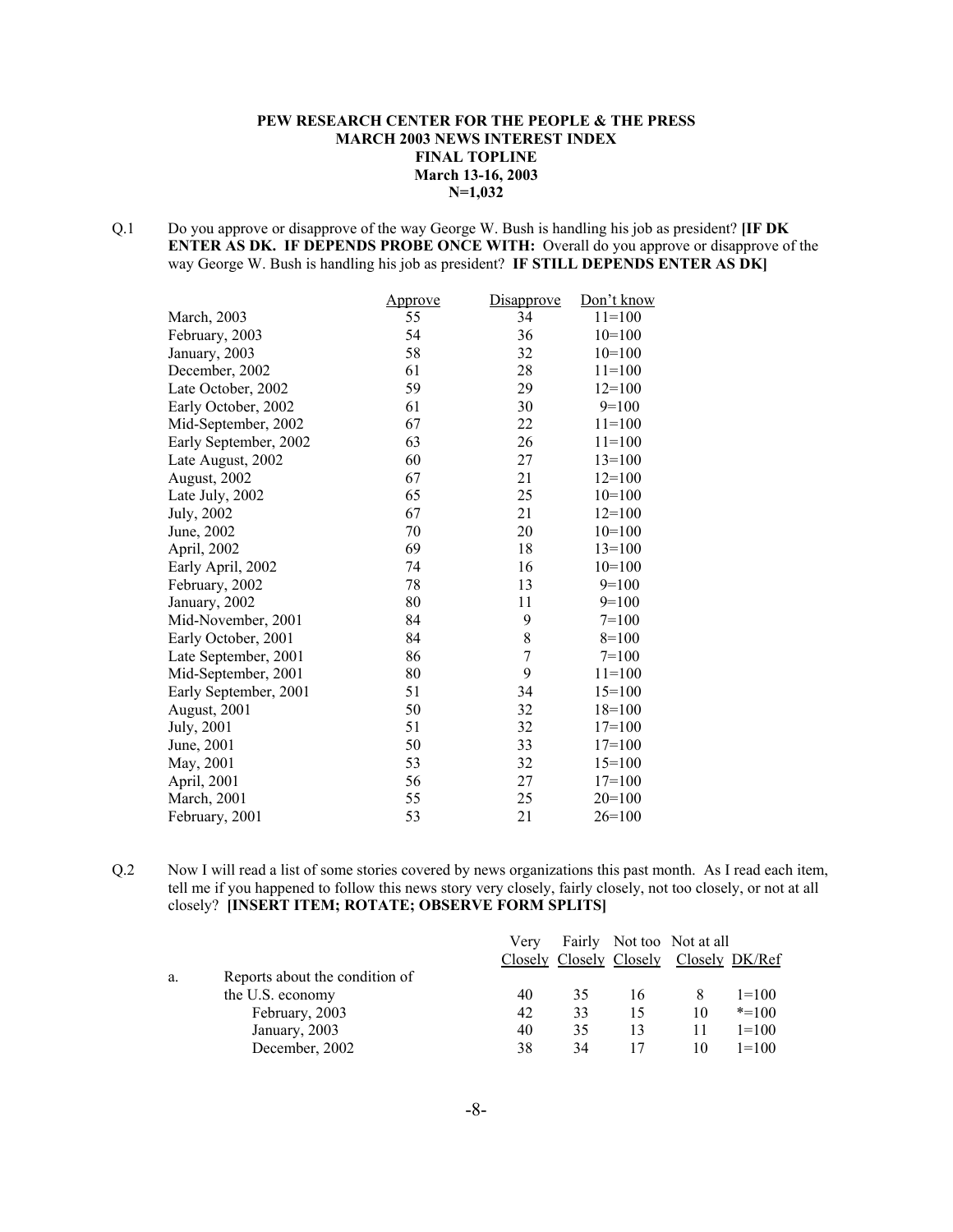| <b>Q.2 CONTINUED</b> |                                        | Very | Fairly                  |                  | Not too Not at all |                |
|----------------------|----------------------------------------|------|-------------------------|------------------|--------------------|----------------|
|                      |                                        |      | Closely Closely Closely |                  |                    | Closely DK/Ref |
|                      | February, 2002                         | 35   | 40                      | 15               | 9                  | $1=100$        |
|                      | January, 2002                          | 30   | 44                      | 16               | 9                  | $1 = 100$      |
|                      | December, 2001                         | 37   | 40                      | 13               | 8                  | $2=100$        |
|                      | Mid-November, 2001                     | 41   | 36                      | 15               | $\boldsymbol{7}$   | $1 = 100$      |
|                      | June, 2001                             | 24   | 41                      | 18               | 16                 | $1 = 100$      |
|                      | May, 2001                              | 34   | 36                      | 15               | 15                 | $0=100$        |
|                      | April, 2001                            | 36   | 34                      | 16               | 13                 | $1=100$        |
|                      | February, 2001                         | 30   | 39                      | $18\,$           | 12                 | $1=100$        |
|                      | January, 2001                          | 32   | 38                      | 17               | 11                 | $2=100$        |
|                      | June, 1995                             | 26   | 41                      | 22               | 11                 | $* = 100$      |
|                      | March, 1995                            | 27   | 45                      | 19               | 9                  | $* = 100$      |
|                      | February, 1995                         | 23   | 41                      | 22               | 13                 | $1 = 100$      |
|                      | December, 1994                         | 28   | 43                      | 20               | 9                  | $* = 100$      |
|                      | October, 1994                          | 27   | 40                      | $20\,$           | 12                 | $1 = 100$      |
|                      | June, 1994                             | 25   | 42                      | 23               | 10                 | $* = 100$      |
|                      | May, 1994                              | 33   | 40                      | 16               | 10                 | $1 = 100$      |
|                      | January, 1994                          | 34   | 39                      | 16               | 10                 | $1 = 100$      |
|                      | Early January, 1994                    | 36   | 44                      | 13               | $\boldsymbol{7}$   | $* = 100$      |
|                      | December, 1993                         | 35   | 41                      | 15               | $\,8\,$            | $1 = 100$      |
|                      | October, 1993                          | 33   | 38                      | 20               | 9                  | $* = 100$      |
|                      | September, 1993                        | 37   | 40                      | 14               | 8                  | $1=100$        |
|                      | Early September, 1993                  | 39   | 39                      | 14               | 9                  | $* = 100$      |
|                      | August, 1993                           | 41   | 36                      | 14               | 9                  | $* = 100$      |
|                      | May, 1993                              | 37   | 38                      | 18               | 6                  | $1 = 100$      |
|                      | February, 1993                         | 49   | 36                      | 10               | 5                  | $* = 100$      |
|                      | January, 1993                          | 42   | 39                      | 12               | $\boldsymbol{7}$   | $* = 100$      |
|                      | September, 1992                        | 43   | 37                      | 13               | 6                  | $* = 100$      |
|                      | May, 1992                              | 39   | 39                      | 15               | 6                  | $1=100$        |
|                      | March, 1992                            | 47   | 38                      | 11               | $\overline{4}$     | $* = 100$      |
|                      | February, 1992                         | 47   | 37                      | 10               | 6                  | $*=100$        |
|                      | January, 1992                          | 44   | 40                      | 11               | 5                  | $* = 100$      |
|                      | October, 1991                          | 36   | 38                      | 16               | $\mathbf{9}$       | $1 = 100$      |
|                      | Early January, 1991                    | 36   | 40                      | 16               | $\overline{7}$     | $1 = 100$      |
|                      |                                        |      |                         |                  |                    |                |
| $\mathbf b$ .        | Debate over the possibility that the   |      |                         |                  |                    |                |
|                      | U.S. will take military action in Iraq | 62   | 27                      | 6                | $\overline{4}$     | $1 = 100$      |
|                      | February, 2003                         | 62   | 25                      | $8\,$            | 4                  | $1=100$        |
|                      | January, 2003                          | 55   | 29                      | 10               | $\overline{4}$     | $2=100$        |
|                      | December, 2002                         | 51   | 32                      | 10               | 6                  | $1=100$        |
|                      | Late October, 2002                     | 53   | 33                      | $\,$ 8 $\,$      | 5                  | $1 = 100$      |
|                      | Early October, 2002                    | 60   | $28\,$                  | 6                | 5                  | $1 = 100$      |
|                      | Early September, $20021$               | 48   | 29                      | 15               | 6                  | $2=100$        |
|                      | Early January, 1991                    | 59   | 31                      | $\boldsymbol{7}$ | $\overline{2}$     | $1 = 100$      |

<sup>&</sup>lt;sup>1</sup> In Early September 2002 the story was listed as "...U.S. will invade Iraq." In Early January 1991 the story was listed as "Iraq's occupation of Kuwait and the presence of U.S. forces in the Persian Gulf."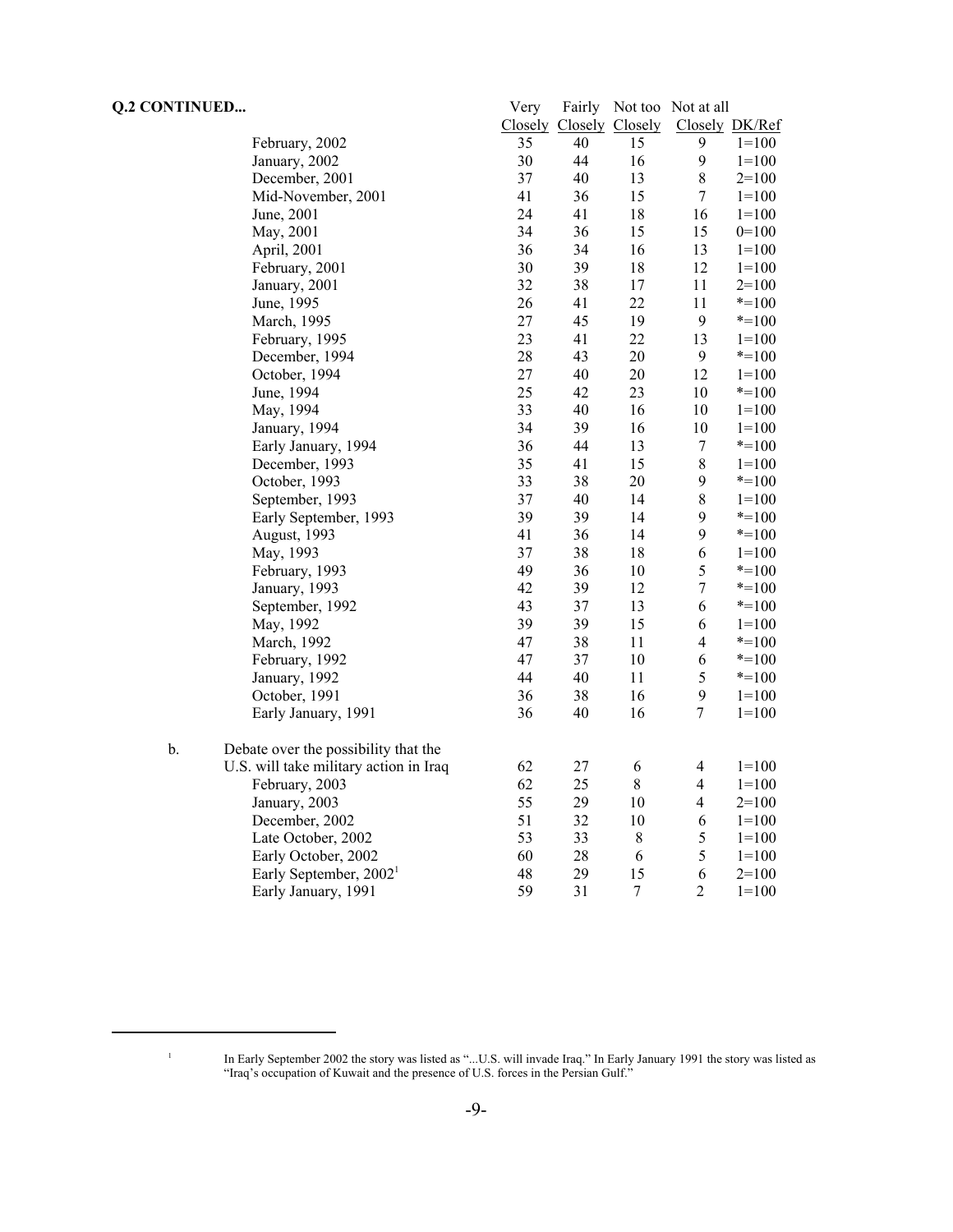| <b>Q.2 CONTINUED</b> |                |                                               | Very |    |                         | Fairly Not too Not at all |                |
|----------------------|----------------|-----------------------------------------------|------|----|-------------------------|---------------------------|----------------|
|                      |                |                                               |      |    | Closely Closely Closely |                           | Closely DK/Ref |
|                      | $\mathbf{c}$ . | North Korea's nuclear weapons program         | 34   | 34 | 19                      | 12                        | $1 = 100$      |
|                      |                | February, 2003                                | 33   | 34 | 18                      | 13                        | $2=100$        |
|                      |                | January, 2003                                 | 33   | 34 | 18                      | 14                        | $1 = 100$      |
|                      |                | Late October, 2002 <sup>2</sup>               | 25   | 31 | 23                      | 20                        | $1 = 100$      |
|                      |                | June, 1994                                    | 27   | 33 | 26                      | 14                        | $* = 100$      |
|                      |                | ASK FORM 1 ONLY [N=515]:                      |      |    |                         |                           |                |
|                      | d.F1           | The work of United Nations weapons            | 40   | 39 | 14                      | 5                         | $2=100$        |
|                      |                | inspectors in Iraq                            | 43   | 33 | 15                      | 8                         | $1=100$        |
|                      |                | January, 2003                                 | 34   | 41 | 14                      | 10                        | $1 = 100$      |
|                      |                | December, 2002                                | 35   | 39 | 15                      | 10                        | $1 = 100$      |
|                      |                | August, 1998 <sup>3</sup>                     | 18   | 31 | 23                      | 27                        | $1 = 100$      |
|                      |                | February, 1998                                | 36   | 40 | 16                      | $\,8\,$                   | $* = 100$      |
|                      |                | January, 1998                                 | 32   | 35 | 18                      | 15                        | $* = 100$      |
|                      |                | December, 1997                                | 34   | 33 | 15                      | 17                        | $1=100$        |
|                      |                | November, 1997                                | 44   | 32 | 10                      | 13                        | $1 = 100$      |
|                      |                | October, 1991                                 | 35   | 38 | 15                      | 11                        | $1 = 100$      |
|                      |                | ASK FORM 2 ONLY [N=517]:                      |      |    |                         |                           |                |
|                      | e.F2           | The recent capture of a major Al Qaeda        |      |    |                         |                           |                |
|                      |                | leader in Pakistan                            | 31   | 39 | 18                      | 11                        | $1=100$        |
|                      |                | ASK FORM 1 ONLY [N=515]:                      |      |    |                         |                           |                |
|                      | f.F1           | Deaths in Chicago and Rhode Island nightclubs |      |    |                         |                           |                |
|                      |                | resulting from fire and overcrowding          | 24   | 42 | 23                      | 11                        | $* = 100$      |
|                      |                | ASK FORM 2 ONLY [N=517]:                      |      |    |                         |                           |                |
|                      | g.F2           | The high price of gasoline these days         | 52   | 27 | 11                      | 9                         | $1=100$        |
|                      |                | February, 2003                                | 53   | 25 | 12                      | 9                         | $1=100$        |
|                      |                | June, 2001                                    | 56   | 31 | 7                       | 5                         | $1=100$        |
|                      |                | May, 2001                                     | 61   | 26 | 6                       | 6                         | $1=100$        |
|                      |                | Early October, 2000                           | 56   | 25 | 12                      | 6                         | $1=100$        |
|                      |                | June, 2000 <sup>4</sup>                       | 61   | 25 | 9                       | 5                         | $* = 100$      |
|                      |                | <b>March</b> , 2000                           | 58   | 28 | 10                      | $\overline{4}$            | $* = 100$      |
|                      |                | October, 1990                                 | 62   | 26 | $\,8\,$                 | $\overline{4}$            | $* = 100$      |
|                      |                | September, 1990                               | 56   | 28 | 11                      | 5                         | $* = 100$      |
|                      |                | August, 1990                                  | 57   | 27 | 10                      | 5                         | $1=100$        |
|                      | h.             | The Utah girl found alive nine months         |      |    |                         |                           |                |
|                      |                | after being kidnaped from her home            | 34   | 36 | 20                      | 10                        | $* = 100$      |

<sup>&</sup>lt;sup>2</sup> In Late October 2002 the story was listed as "North Korea's admission that it has been secretly developing nuclear weapons." In June 1994 the story was listed as "Reports about North Korea's building of nuclear weapons and refusal to allow UN inspections."

<sup>&</sup>lt;sup>3</sup> In August 1998 the story was listed as "The current dispute with Iraq over UN weapons inspections." In February 1998 the story was listed as "The conflict in Iraq over UN weapons inspectors and U.S. threats to retaliate with air strikes." In January 1998 the story was listed as "The conflict in Iraq over UN weapons inspectors." In November and December 1997 the story was listed as "(the conflict over) Iraq's refusal to let Americans participate in weapons inspections." In October 1991 the story was listed as "The standoff in Baghdad between the Iraqis and UN weapons inspectors."

<sup>4</sup> In August 1990 through June 2000 the question was worded "Recent increases in the price of gasoline."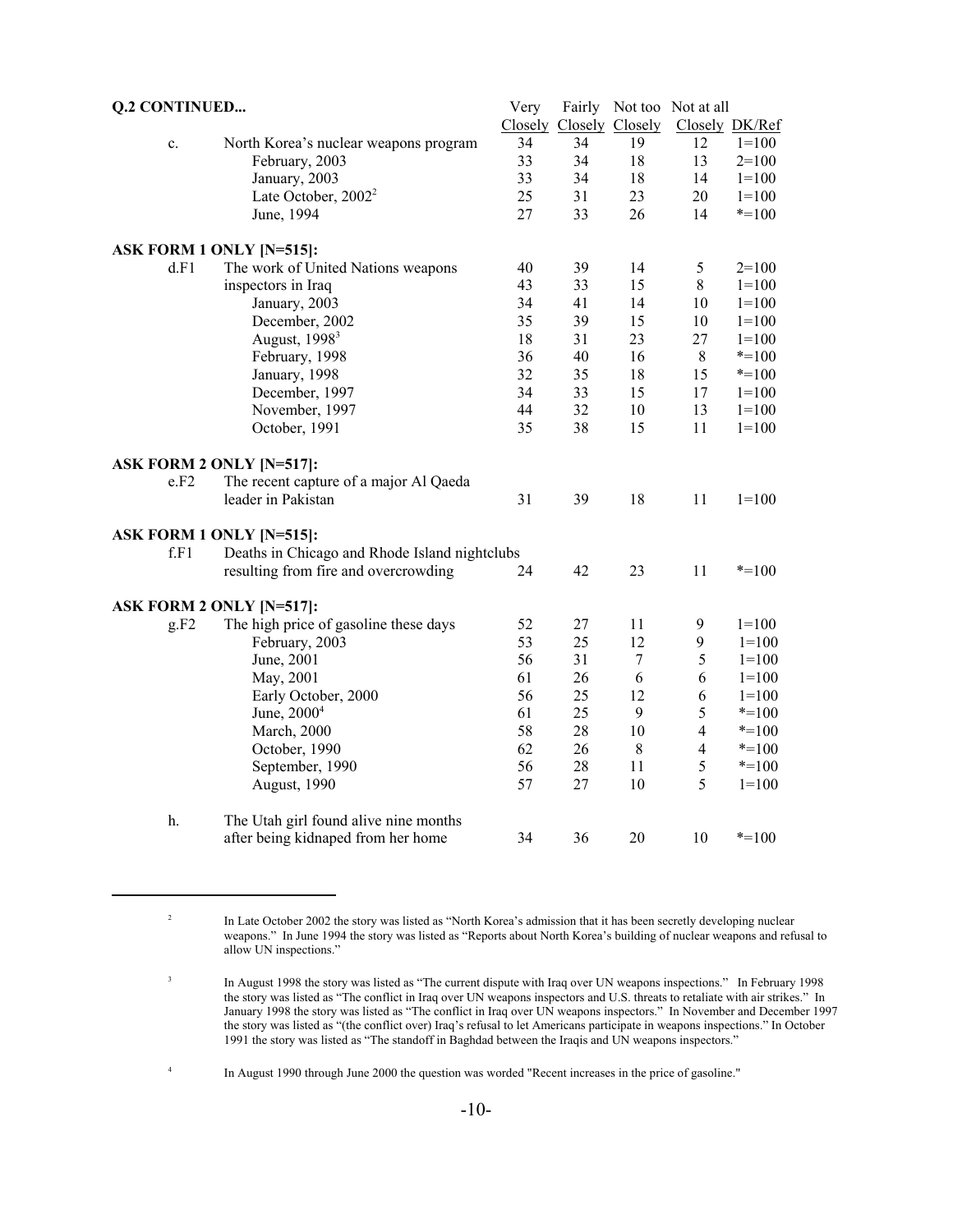#### **NEWS INTEREST INDEX RANK ORDERED SUMMARY TABLE**

| Verv          | Fairly        |                                                                                    |
|---------------|---------------|------------------------------------------------------------------------------------|
| closely       | closely       |                                                                                    |
| $\frac{0}{0}$ | $\frac{0}{0}$ |                                                                                    |
| 62            | 27            | Debate over the possibility that the U.S. will take military action in Iraq        |
| 52            | 27            | The high price of gasoline these days                                              |
| 40            | 39            | The work of United Nations weapons inspectors in Iraq                              |
| 40            | 35.           | Reports about the condition of the U.S. economy                                    |
| 34            | 36            | The Utah girl found alive nine months after being kidnaped from her home           |
| 34            | 34            | North Korea's nuclear weapons program                                              |
| 31            | 39            | The recent capture of a major Al Qaeda leader in Pakistan                          |
| 24            | 42            | Deaths in Chicago and Rhode Island nightclubs resulting from fire and overcrowding |
|               |               |                                                                                    |

On the subject of Iraq…

Q.5/6 Would you favor or oppose taking military action in Iraq to end Saddam Hussein's rule? **[IF FAVOR, ASK** Should we attack Iraq only if our major allies agree to join us, or attack Iraq even if allies do not want to join us?**]**

|     |                              |        |     |     |     | Late Early Mid- Late -----------Gallup <sup>3</sup> -------- |               |     |     |     |     |     |                                                        |      |
|-----|------------------------------|--------|-----|-----|-----|--------------------------------------------------------------|---------------|-----|-----|-----|-----|-----|--------------------------------------------------------|------|
|     |                              |        |     |     |     |                                                              |               |     |     |     |     |     | Feb Jan Dec Nov Oct Oct Sept Aug June Nov Feb June Mar |      |
|     |                              |        |     |     |     |                                                              |               |     |     |     |     |     |                                                        |      |
| 59  | Favor                        | 66     | 68  | 65  | 62  |                                                              | 62            | 64  | 64  | 59  | 74  |     | 70                                                     | 55   |
|     | 38 Even if allies won't join | 38     | 26  |     |     | 27                                                           | $\sim$ $\sim$ | 33  | 30  | --  |     |     |                                                        |      |
|     | 16 Only if allies agree      | 22     |     |     |     | 23                                                           |               | 25  | 30  |     |     |     |                                                        |      |
|     | 5 Don't know/Refused         | b      |     |     |     |                                                              |               |     |     |     |     |     |                                                        |      |
| 30  | Oppose                       | 26     |     | 25  | 26  | 34                                                           | 28            |     | 21  | 34  | 20  | 42  |                                                        | 40   |
| 11  | Don't know/Refused           | 8      |     | 10  |     |                                                              | 10            | 13  |     |     | O   |     |                                                        |      |
| 100 |                              | I ()() | 10O | 100 | 100 | 00                                                           | 100           | 100 | 100 | -00 | 100 | 100 | 100                                                    | 100. |

#### Q.15 Which one of the following has had the biggest influence on your thinking on the issue of how to deal with Iraq... **[READ IN ORDER]**

|     |                                         | Military Action in Iraq |                |
|-----|-----------------------------------------|-------------------------|----------------|
|     |                                         | Favor                   | Oppose         |
| 16  | Personal experience                     | 18                      | 16             |
|     | The views of your friends and family    | 8                       | 5              |
| 41  | What you have seen or read in the media | 41                      | 44             |
| 10  | Your religious beliefs                  |                         | 10             |
| -11 | Your education                          | 11                      | 13             |
| -11 | OR Something else                       | 11                      | 10             |
| -4  | Don't know/Refused (VOL.)               |                         | $\overline{2}$ |
| 100 |                                         | 100                     | 100            |
|     |                                         | (N=617                  | (N=307)        |

<sup>5</sup> Gallup trend was worded "Would you favor or oppose sending American troops back to the Persian Gulf in order to remove Saddam Hussein from power in Iraq?"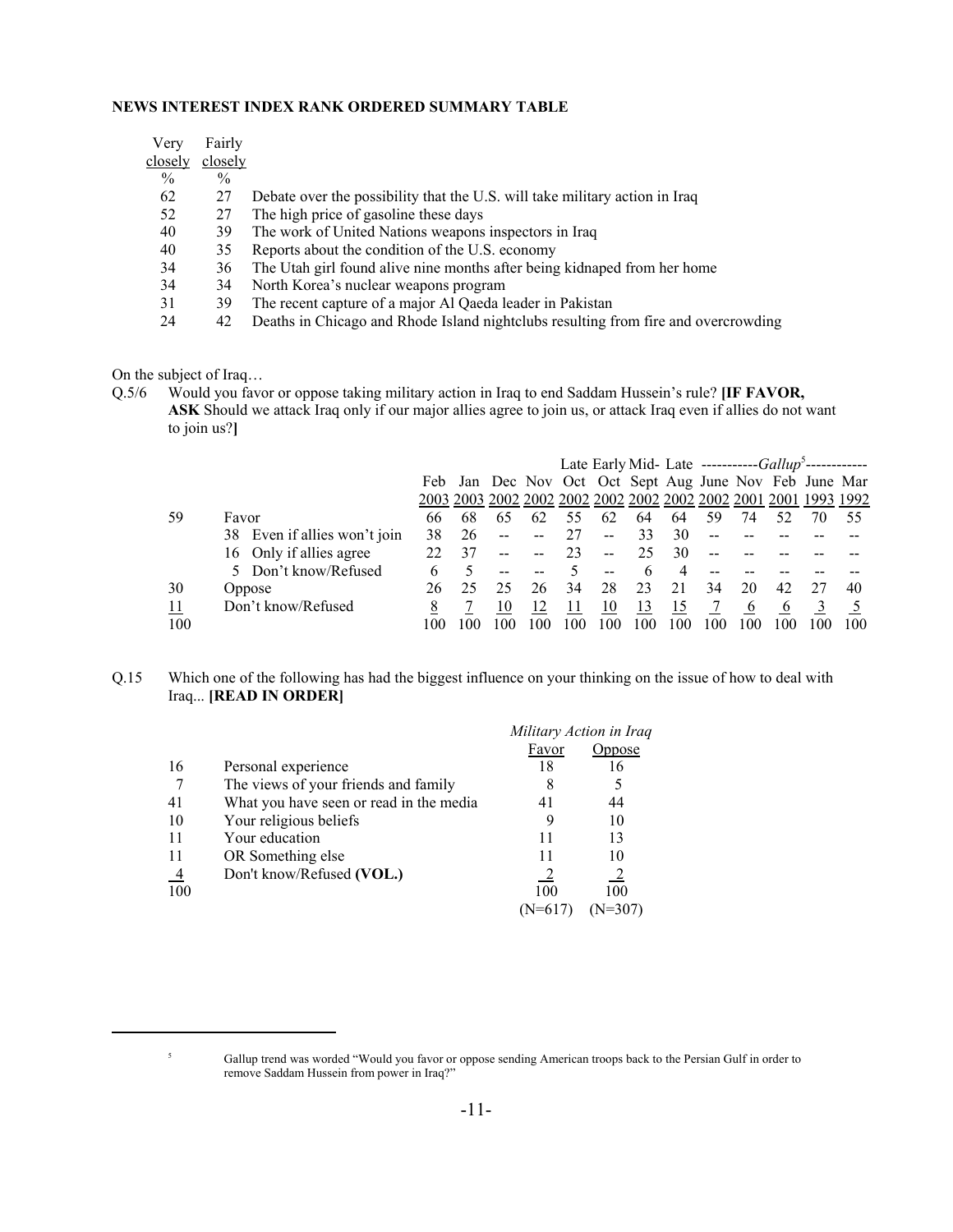Q.16 Many people have been expressing their opinions about possible military action in Iraq. How much influence have the opinions of **[INSERT, ROTATE ITEMS a-e WITH ITEM f ALWAYS LAST]** had on how you view this issue… a great deal, some, not much, or no influence at all? **[READ CHOICES, IN ORDER]**  $\mathbf{v}$ 

|    |                                 | Great<br>Deal | Some | <b>Not</b><br>Much | N0<br>Influence<br>At all | DK/Ref  |
|----|---------------------------------|---------------|------|--------------------|---------------------------|---------|
| a. | Religious leaders               | 11            | 22   | 18                 | 46                        | $3=100$ |
| b. | Hollywood celebrities           | 2             | 5    | 14                 | 77                        | $2=100$ |
| c. | Political commentators          | 7             | 36   | 22                 | 32                        | $3=100$ |
| d. | Republican political leaders    | 11            | 29   | 21                 | 36                        | $3=100$ |
| e. | Democratic political leaders    | 7             | 28   | 20                 | 42                        | $3=100$ |
| f. | Your friends and family members | 14            | 39   | 14                 | 31                        | $2=100$ |

On a different subject…

- RELIG What is your religious preference Protestant, Roman Catholic, Jewish, Mormon, or an orthodox church such as the Greek or Russian Orthodox Church?
	- Protestant (include Baptist, Episcopal, Jehovah's Witness, Lutheran, Methodist,
	- 56 Presbyterian, Episcopalian, Pentecostal, Church of Christ, etc.)
	- 24 Roman Catholic
	- 1 Jewish
	- 2 Mormon (include Church of Jesus Christ of Latter Day Saints)
	- 1 Orthodox Church (Greek or Russian)<br>1 Islam/Muslim
	- 1 Islam/Muslim<br>2 Other religion
	- 2 Other religion **[SPECIFY]**<br>10 No religion, not a believer,
	- No religion, not a believer, atheist, agnostic
	- 3 Don't know/Refused **[VOL.]**  $\frac{3}{100}$
	-

### **IF RELIG = 1,2,4,5,7,9 ASK [N=909]:**

BORN Would you describe yourself as a "born again" or evangelical Christian, or not?

- 42 Yes, would
- 51 No, would not
- 7 Don't know/Refused **(VOL.)**
- $\overline{100}$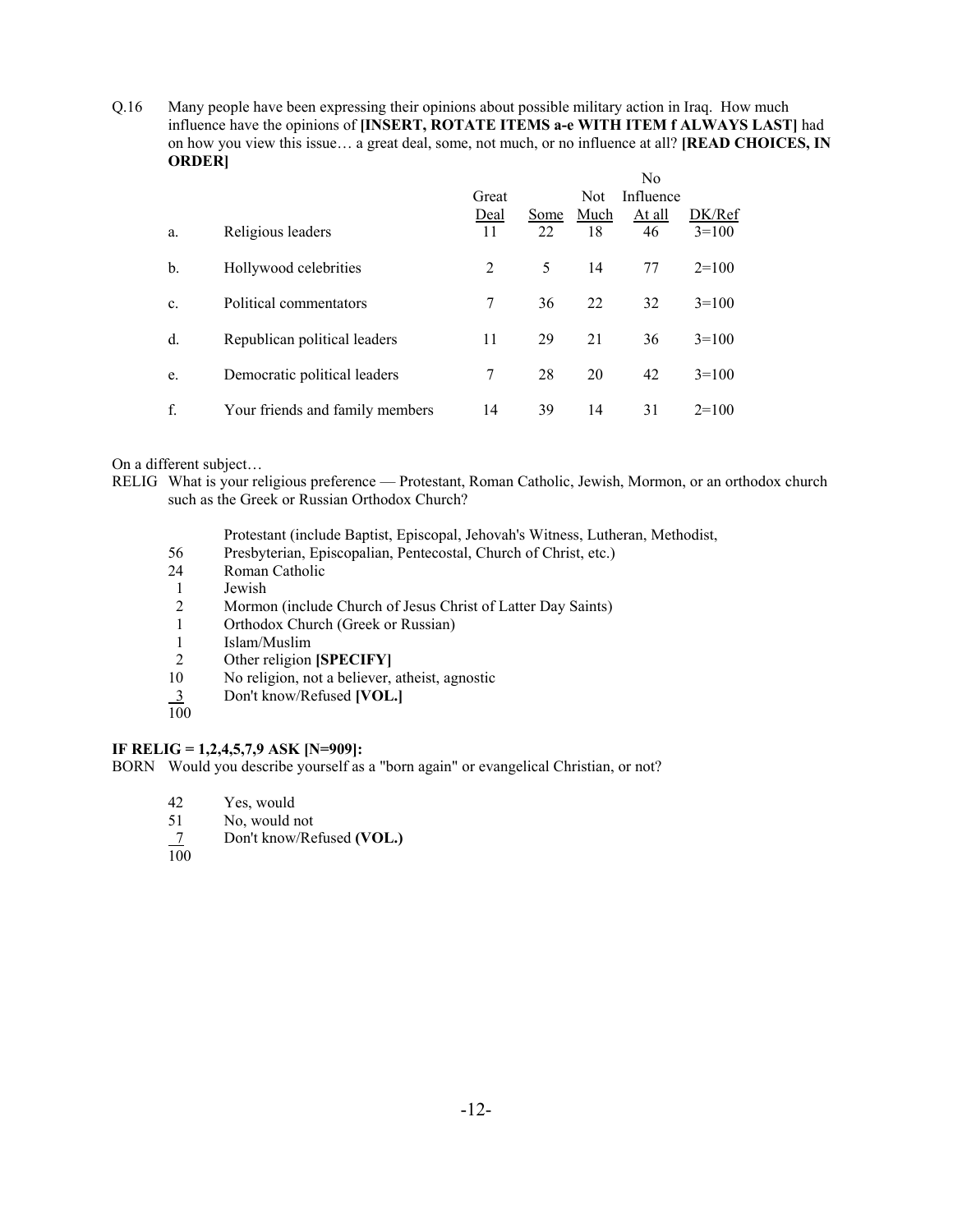#### **ASK ALL:**

ATTEND Aside from weddings and funerals how often do you attend religious services... more than once a week, once a week, once or twice a month, a few times a year, seldom, or never?

|     |                       |      | March Mid-Nov March |      | Sept              | June | June |
|-----|-----------------------|------|---------------------|------|-------------------|------|------|
|     |                       | 2002 | 2001                | 2001 | 2000 <sup>6</sup> | 1997 | 1996 |
| 15  | More than once a week | 15   | 16                  | 17   | 17                | 12   | 14   |
| 24  | Once a week           | 25   | 26                  | 26   | 28                | 26   | 25   |
| 15  | Once or twice a month | 17   | 14                  | 17   | 16                | 17   |      |
| 21  | A few times a year    | 18   |                     | 17   |                   | 20   | 21   |
| 15  | Seldom                | 15   | 16                  | 15   | 13                | 15   |      |
| 9   | Never                 | 9    | 10                  |      | 8                 | 10   | Q    |
|     | Don't know/Refused    |      |                     |      |                   | *    |      |
| 100 |                       | 100  | 100                 | 100  | 100               | 100  | 100  |

#### **IF ATTENDS RELIGIOUS SERVICES AT LEAST ONCE OR TWICE A MONTH, ASK [N=573]:** Q.17 Has the clergy at your place of worship spoken recently about the issue of war with Iraq, or not?

#### **IF YES, CLERGY HAS SPOKEN ABOUT THE WAR, ASK:**

Q.18 Did they speak in favor of the war, against it, or did they not take a position on the war?

|               |                                   | June |
|---------------|-----------------------------------|------|
|               |                                   |      |
| -57           | Yes                               | 59   |
|               | 7 In favor of war                 |      |
|               | Against it<br>14                  |      |
|               | 34 No position                    |      |
|               | Other / Multiple positions [VOL.] |      |
|               | Don't know/Refused [VOL.]<br>1    |      |
| 41            | No                                | 39   |
| $\frac{2}{2}$ | Don't know/Refused [VOL.]         |      |
| 100           |                                   | 100  |

#### **ASK ALL:**

- Q.19 In general, do you think that religious leaders in the United States have said too much, too little, or the right amount about war in Iraq?
	- 15 Too much
	- 32 Too little
	- 34 About right
	- 19 Don't know/Refused **[VOL.]**
	- $\overline{100}$

<sup>6</sup> September 2000 results are based on registered voters.

<sup>&</sup>lt;sup>7</sup> In June 1996 the question was worded: "As I read a list of issues, please tell me whether or not the clergy at your place of worship speaks out on this issue... (World trouble spots such as Bosnia or Rwanda)."